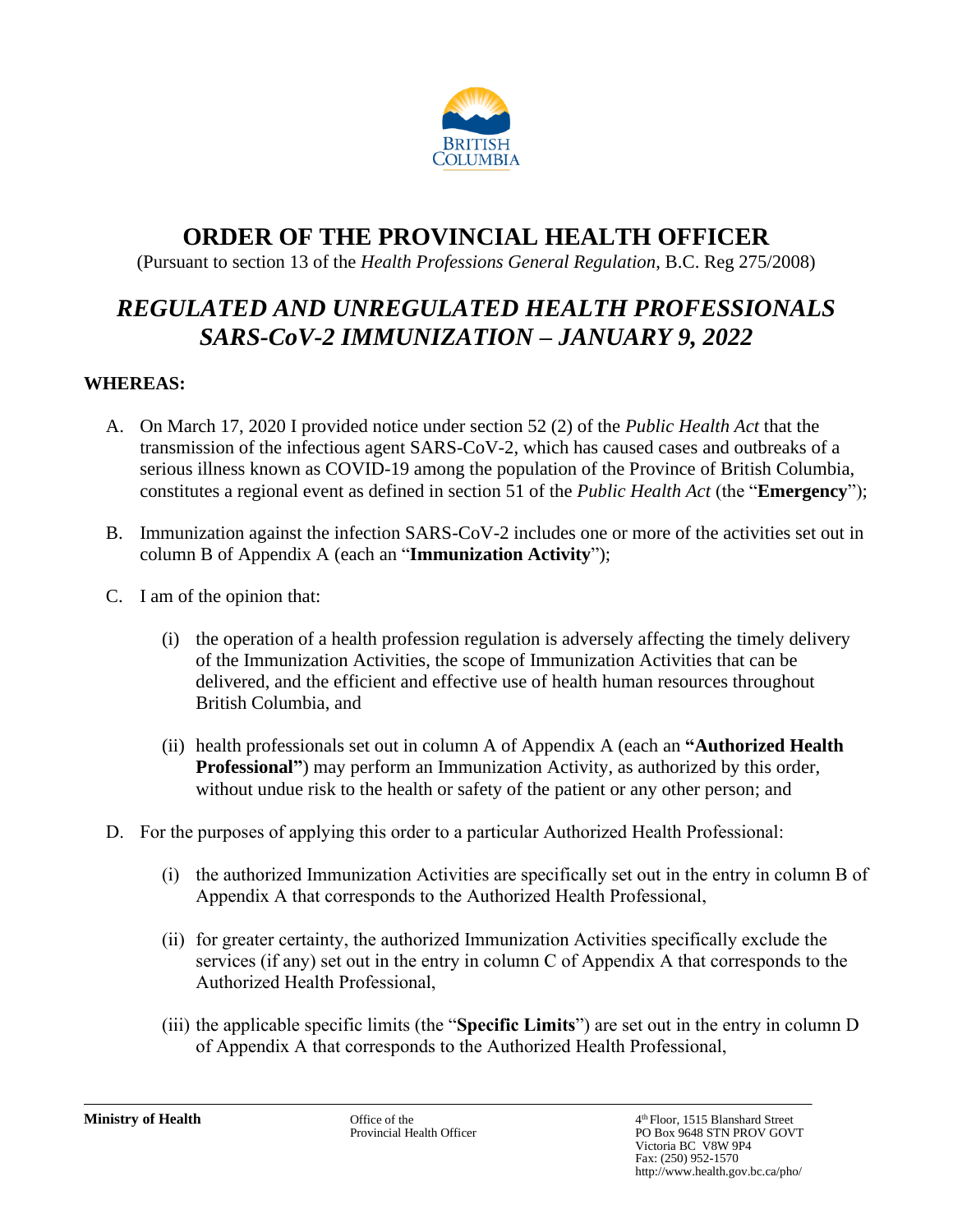(iv) the applicable mandatory training (the "**Mandatory Training**") is set out in the entry in column E of Appendix A that corresponds to the Authorized Health Professional and the corresponding entries of Appendix B.

#### **THIS ORDER REPEALS AND REPLACES MY EMERGENCY ORDER OF MARCH 24, 2021 WITH RESPECT TO REGULATED AND UNREGULATED HEALTH PROFESSIONALS SARS-CoV-2 IMMUNIZATION.**

**I, Dr. Bonnie Henry, Provincial Health Officer, order that notwithstanding any requirements set out in a health profession regulation that conflict or may conflict with this order, an Authorized Health Professional is authorized to perform an Immunization Activity, subject to the following conditions:**

- 1. The Immunization Activity must be performed in the course of providing a SARS-CoV-2 immunization program approved by a medical health officer with responsibility for the geographic area in which the Immunization Activity is performed.
- 2. The Immunization Activity must be conducted in accordance with the resources issued by the BC Centre for Disease Control (the "**Resources**") posted at the following website:

[http://www.bccdc.ca/health-info/diseases-conditions/covid-19/covid-19](http://www.bccdc.ca/health-info/diseases-conditions/covid-19/covid-19-vaccine/resources-for-health-professionals) [vaccine/resources-for-health-professionals](http://www.bccdc.ca/health-info/diseases-conditions/covid-19/covid-19-vaccine/resources-for-health-professionals)

- 3. The Authorized Health Professional must complete:
	- a) all Mandatory Training before performing the Immunization Activity,
	- b) the training titled "BCCDC COVID-19 Immunization for Older Children and Adolescents" posted at the following website [https://learninghub.phsa.ca/Courses/26082/bccdc-covid-19](https://learninghub.phsa.ca/Courses/26082/bccdc-covid-19-immunization-for-older-children-and-adolescents) [immunization-for-older-children-and-adolescents](https://learninghub.phsa.ca/Courses/26082/bccdc-covid-19-immunization-for-older-children-and-adolescents) before performing an Immunization activity on a child or adolescent aged 12 to 17 years, and
	- c) the training titled "BCCDC COVID-19 Immunization for Children 5-11 Years of Age" posted at the following website [https://learninghub.phsa.ca/Courses/27185/bccdc-covid-19](https://learninghub.phsa.ca/Courses/27185/bccdc-covid-19-immunization-for-children-5-11-years-of-age) [immunization-for-children-5-11-years-of-age](https://learninghub.phsa.ca/Courses/27185/bccdc-covid-19-immunization-for-children-5-11-years-of-age) before performing an Immunization Activity on a child aged 5 to 11 years.
- 4. The Authorized Health Professional must comply with the Specific Limits (if any).
- 5. The Authorized Health Professional's employer or a medical health officer must first assess the Authorized Health Professional's competence to perform the Immunization Activity in a manner that is safe for both the patient and the Authorized Health Professional, including by requiring the Authorized Health Professional to demonstrate knowledge and skill, in accordance with the Resources, respecting the Immunization Activity. The Authorized Health Professional's employer may only make this assessment if the employer is a registrant, or is acting on the advice of a registrant, who has assessed the Authorized Health Professional and who is authorized under a health profession regulation, and competent, to perform the Immunization Activity.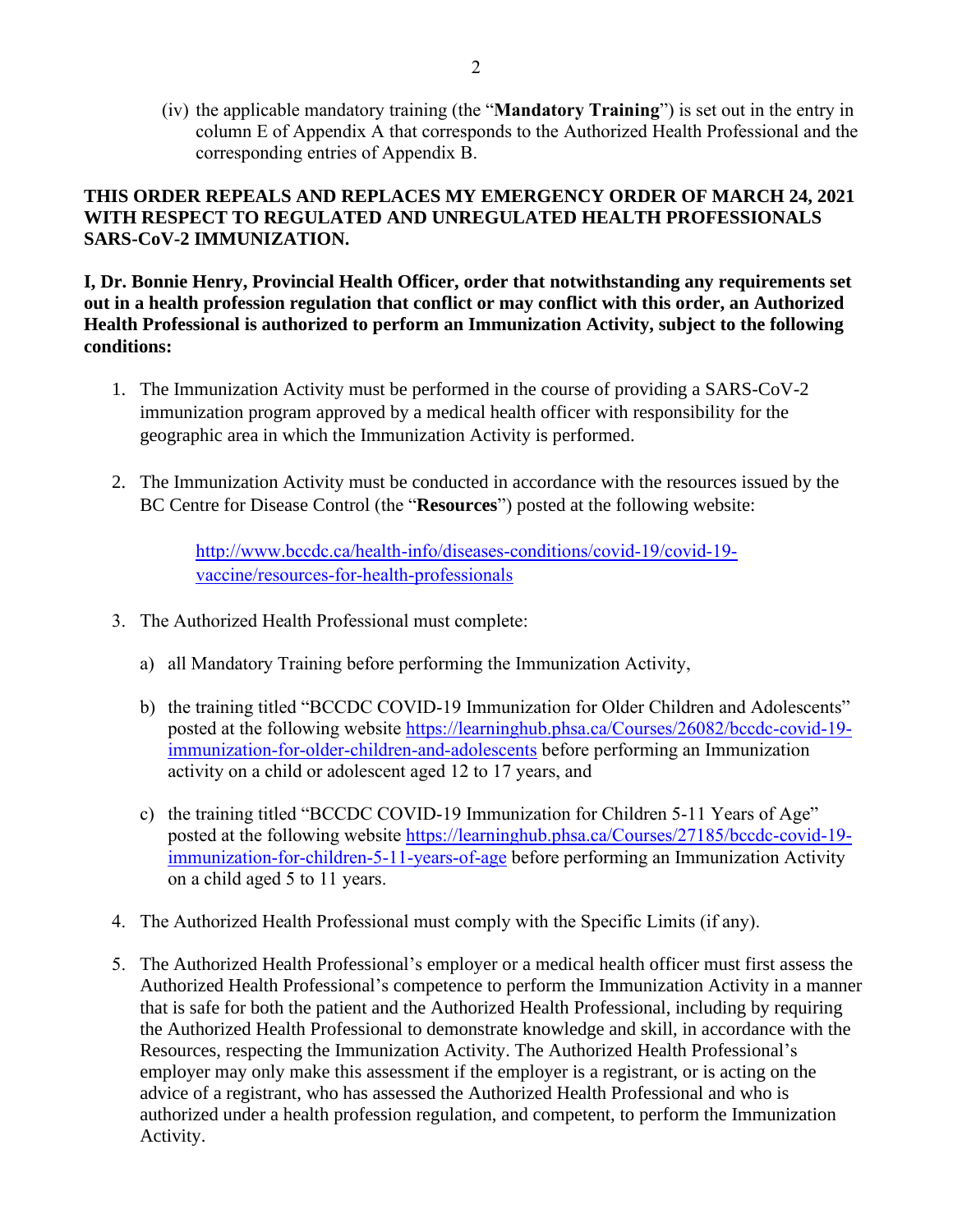Unless repealed earlier, this order will end on the date that I provide notice under section 59 (b) of the *Public Health Act* that the Emergency has passed.

DATED THIS: 9<sup>th</sup> day of January 2022.

SIGNED:  $\frac{\sigma^2\sqrt{4\mu\mu}}{2\pi\sin\frac{\mu}{2}}$ 

Bonnie Henry MD, MPH, FRCPC Provincial Health Officer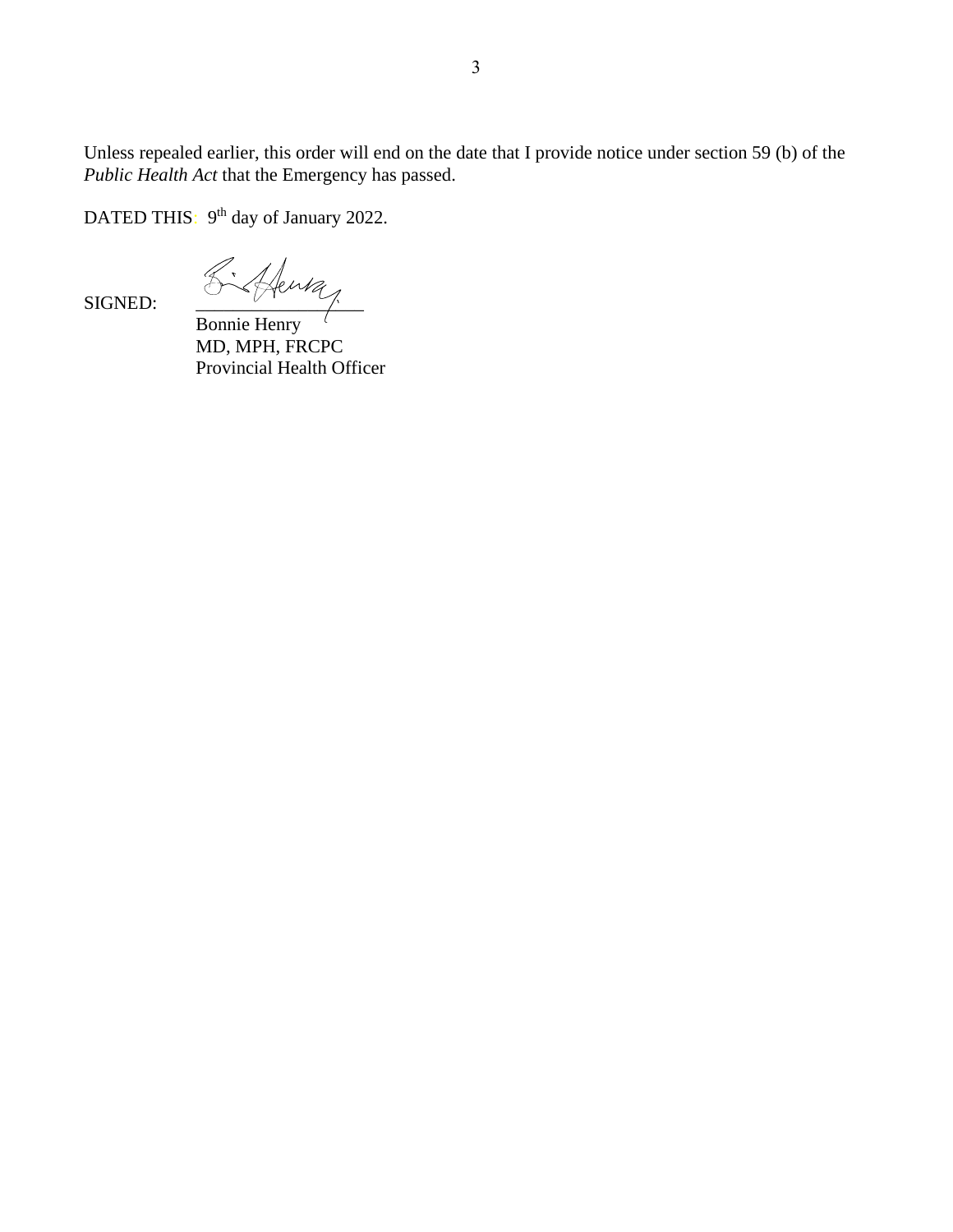### **Appendix A: Immunization Activity, Limitations and Mandatory Training**

Note: this list does not include health professionals who can normally provide immunization services under their health profession regulations (e.g. Medical Practitioners, Registered Nurses, Registered Psychiatric Nurses, Licensed Practical Nurses, Pharmacists and Naturopathic Physicians).

| <b>Column A: Authorized</b><br><b>Health Professional</b> | <b>Column B: Authorized</b><br><b>Immunization Activities:</b>                                                                                                                                                                                    | <b>Column C: Services</b><br>specifically excluded from the<br>authorized Immunization<br><b>Activity:</b> | <b>Column D: Specific</b><br>Limits: | <b>Column E:</b><br><b>Mandatory</b><br><b>Training</b><br>(refer to the letters<br>in Appendix B,<br><b>Column A for</b><br>information on the<br>training resource) |
|-----------------------------------------------------------|---------------------------------------------------------------------------------------------------------------------------------------------------------------------------------------------------------------------------------------------------|------------------------------------------------------------------------------------------------------------|--------------------------------------|-----------------------------------------------------------------------------------------------------------------------------------------------------------------------|
| <b>Dentist</b>                                            | a. Initial patient<br>assessment, including<br>review of patient<br>assessment forms to<br>determine suitability of a<br>patient for immunization<br>and obtaining patient<br>consent;<br>b. Preparation of vaccines,<br>including the drawing of |                                                                                                            |                                      | C <sub>1</sub>                                                                                                                                                        |
|                                                           | doses from a vial;<br>c. Administering an<br>injection of a COVID-19<br>vaccine;<br>d. Post-immunization<br>monitoring of the patient,                                                                                                            |                                                                                                            |                                      |                                                                                                                                                                       |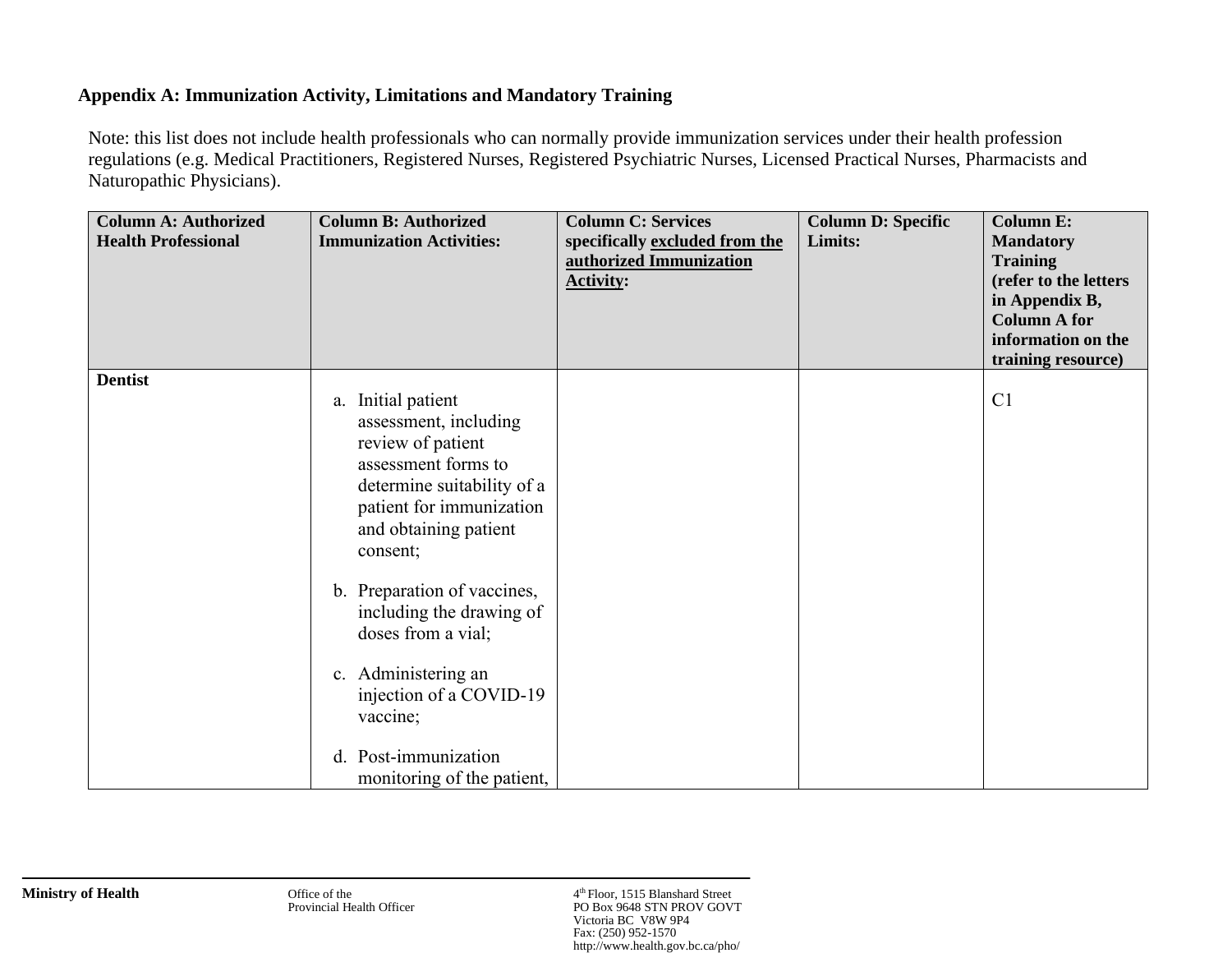| <b>Column A: Authorized</b> | <b>Column B: Authorized</b>                                                                                                                                                                                                                                          | <b>Column C: Services</b>                                                     | <b>Column D: Specific</b> | <b>Column E:</b>                                             |
|-----------------------------|----------------------------------------------------------------------------------------------------------------------------------------------------------------------------------------------------------------------------------------------------------------------|-------------------------------------------------------------------------------|---------------------------|--------------------------------------------------------------|
| <b>Health Professional</b>  | <b>Immunization Activities:</b>                                                                                                                                                                                                                                      | specifically excluded from the<br>authorized Immunization<br><b>Activity:</b> | Limits:                   | <b>Mandatory</b><br><b>Training</b><br>(refer to the letters |
|                             |                                                                                                                                                                                                                                                                      |                                                                               |                           | in Appendix B,                                               |
|                             |                                                                                                                                                                                                                                                                      |                                                                               |                           | <b>Column A for</b>                                          |
|                             |                                                                                                                                                                                                                                                                      |                                                                               |                           | information on the<br>training resource)                     |
|                             | including monitoring for<br>adverse events (i.e.                                                                                                                                                                                                                     |                                                                               |                           |                                                              |
|                             | anaphylaxis), situation                                                                                                                                                                                                                                              |                                                                               |                           |                                                              |
|                             | assessment and treatment                                                                                                                                                                                                                                             |                                                                               |                           |                                                              |
|                             | of adverse events.                                                                                                                                                                                                                                                   |                                                                               |                           |                                                              |
| <b>Midwife</b>              |                                                                                                                                                                                                                                                                      |                                                                               |                           |                                                              |
|                             | a. Initial patient assessment,<br>including review of<br>patient assessment forms<br>to determine suitability of<br>a patient for<br>immunization and<br>obtaining patient consent;<br>b. Preparation of vaccines,<br>including the drawing of<br>doses from a vial; |                                                                               |                           | C <sub>1</sub>                                               |
|                             | c. Administering an<br>injection of a COVID-19<br>vaccine;                                                                                                                                                                                                           |                                                                               |                           |                                                              |
|                             | d. Post-immunization<br>monitoring of the patient,<br>including monitoring for<br>adverse events (i.e.<br>anaphylaxis), situation                                                                                                                                    |                                                                               |                           |                                                              |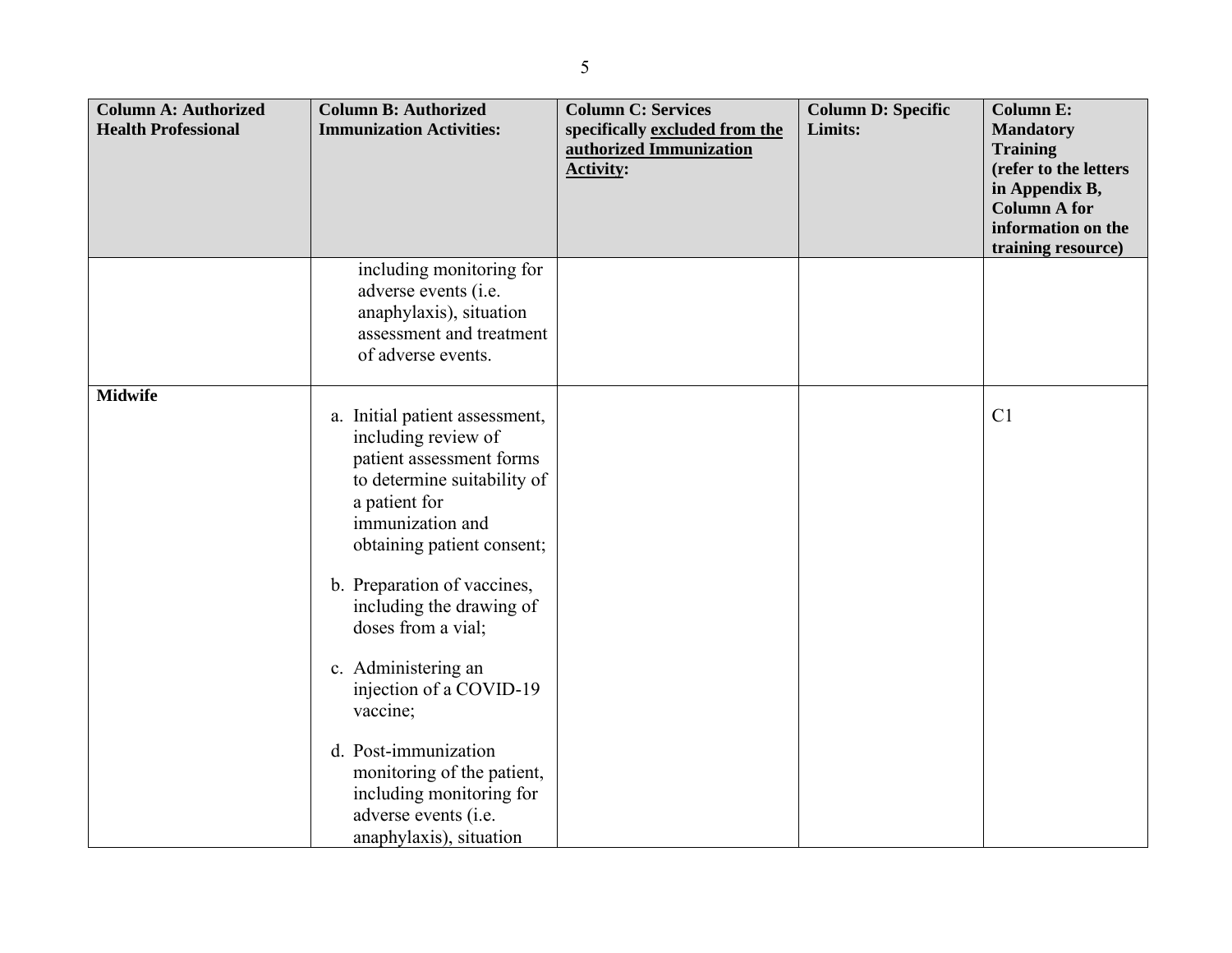| <b>Column A: Authorized</b><br><b>Health Professional</b>                                                                                                                           | <b>Column B: Authorized</b><br><b>Immunization Activities:</b>                                                                                                                                                                                                                                                                                                                                                                                                                                           | <b>Column C: Services</b><br>specifically excluded from the<br>authorized Immunization<br><b>Activity:</b> | <b>Column D: Specific</b><br>Limits:                                                                                                                                 | <b>Column E:</b><br><b>Mandatory</b><br><b>Training</b><br>(refer to the letters<br>in Appendix B,<br><b>Column A for</b><br>information on the |
|-------------------------------------------------------------------------------------------------------------------------------------------------------------------------------------|----------------------------------------------------------------------------------------------------------------------------------------------------------------------------------------------------------------------------------------------------------------------------------------------------------------------------------------------------------------------------------------------------------------------------------------------------------------------------------------------------------|------------------------------------------------------------------------------------------------------------|----------------------------------------------------------------------------------------------------------------------------------------------------------------------|-------------------------------------------------------------------------------------------------------------------------------------------------|
|                                                                                                                                                                                     | assessment and treatment<br>of adverse events.                                                                                                                                                                                                                                                                                                                                                                                                                                                           |                                                                                                            |                                                                                                                                                                      | training resource)                                                                                                                              |
| <b>Retired Registered Nurse,</b><br><b>Retired Registered</b><br><b>Psychiatric Nurse (not</b><br>registered with the British<br><b>Columbia College of Nurses</b><br>and Midwives) | Initial patient<br>a.<br>assessment, including<br>review of patient<br>assessment forms to<br>determine suitability of<br>a patient for<br>immunization and<br>obtaining patient<br>consent;<br>Preparation of vaccines,<br>$\mathbf b$ .<br>including the drawing<br>of doses from a vial;<br>Administering an<br>c.<br>injection of a COVID-<br>19 vaccine;<br>Post-immunization<br>d.<br>monitoring of the<br>patient, including<br>monitoring for adverse<br>events (i.e.<br>anaphylaxis), situation |                                                                                                            | Must be supervised<br>by a registrant who is<br>authorized under a<br>health profession<br>regulation, and<br>competent, to perform<br>the Immunization<br>Activity. | B, C2                                                                                                                                           |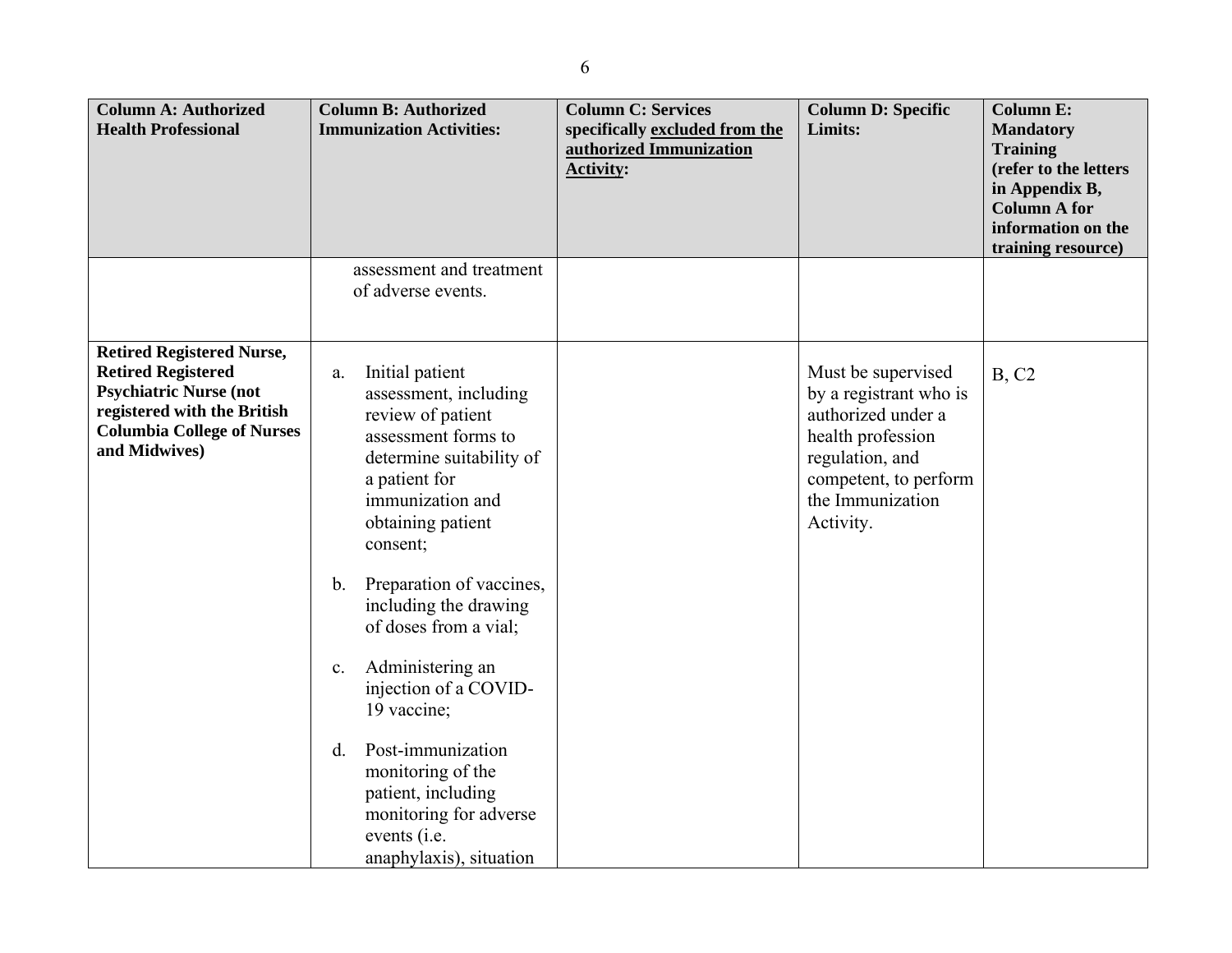| <b>Column A: Authorized</b><br><b>Health Professional</b>                                                                                    | <b>Column B: Authorized</b><br><b>Immunization Activities:</b>                                                                                                                                                                                                                                                                                                                                                                                                                                                 | <b>Column C: Services</b><br>specifically excluded from the<br>authorized Immunization<br><b>Activity:</b> | <b>Column D: Specific</b><br>Limits:                                                                                                                                                                                                                                  | <b>Column E:</b><br><b>Mandatory</b><br><b>Training</b><br>(refer to the letters<br>in Appendix B,<br><b>Column A for</b><br>information on the |
|----------------------------------------------------------------------------------------------------------------------------------------------|----------------------------------------------------------------------------------------------------------------------------------------------------------------------------------------------------------------------------------------------------------------------------------------------------------------------------------------------------------------------------------------------------------------------------------------------------------------------------------------------------------------|------------------------------------------------------------------------------------------------------------|-----------------------------------------------------------------------------------------------------------------------------------------------------------------------------------------------------------------------------------------------------------------------|-------------------------------------------------------------------------------------------------------------------------------------------------|
|                                                                                                                                              | assessment and<br>treatment of adverse<br>events.                                                                                                                                                                                                                                                                                                                                                                                                                                                              |                                                                                                            |                                                                                                                                                                                                                                                                       | training resource)                                                                                                                              |
| <b>Retired Licensed Practical</b><br>Nurse (not registered with<br>the British Columbia<br><b>College of Nurses and</b><br><b>Midwives</b> ) | Initial patient<br>a.<br>assessment of stable and<br>predictable patients,<br>including review of<br>patient assessment<br>forms to determine<br>suitability of a patient<br>for immunization and<br>obtaining patient<br>consent;<br>Preparation of vaccines,<br>$\mathbf b$ .<br>including the drawing<br>of doses from a vial;<br>Administering an<br>$\mathbf{c}.$<br>injection of a COVID-<br>19 vaccine;<br>Post-immunization<br>d.<br>monitoring of the<br>patient, including<br>monitoring for adverse |                                                                                                            | Must be supervised<br>by a registrant who is<br>authorized under a<br>health profession<br>regulation, and<br>competent, to perform<br>the Immunization<br>Activity.<br>Must only provide<br>initial patient<br>assessment for stable<br>and predictable<br>patients. | B, C2                                                                                                                                           |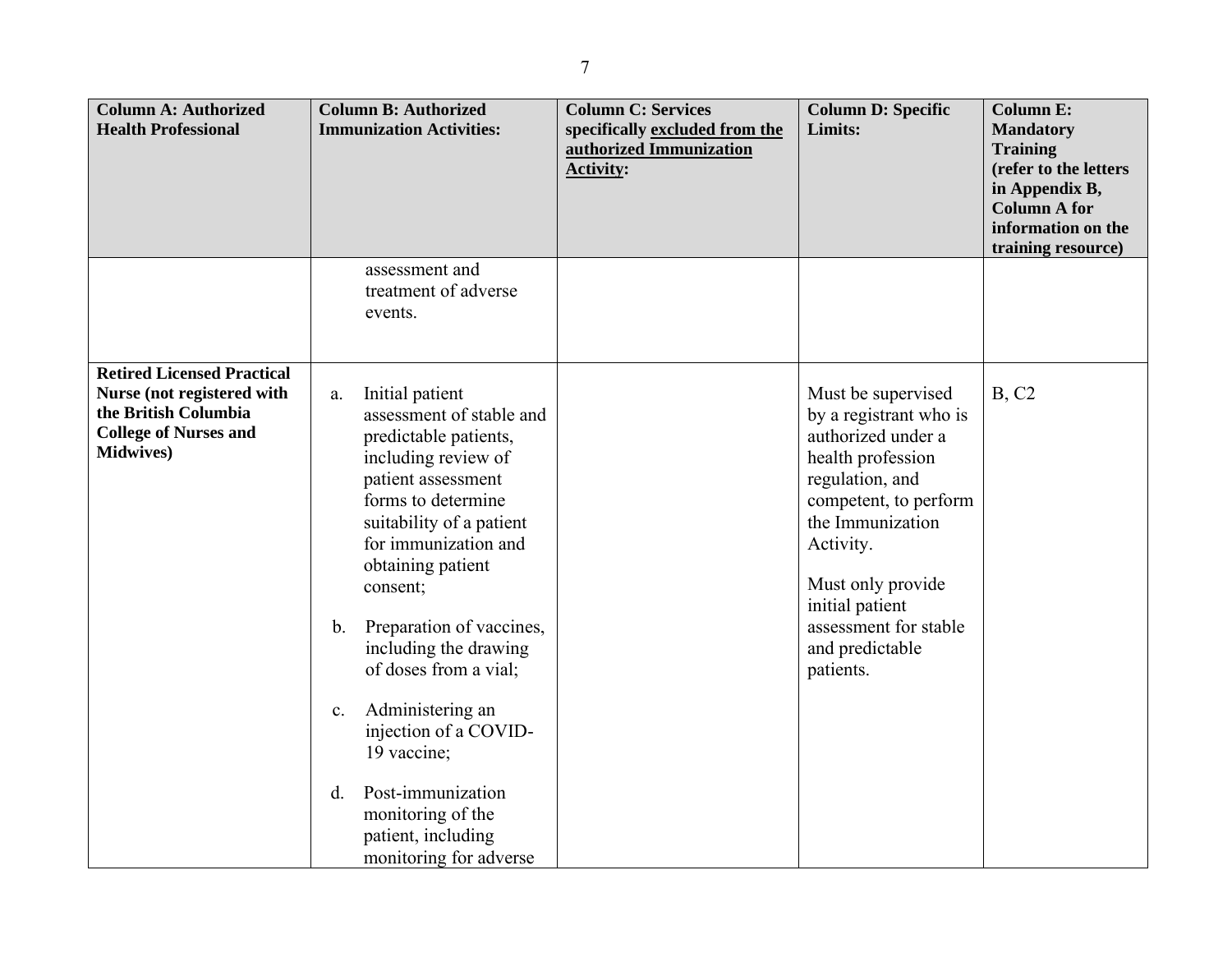| <b>Column A: Authorized</b><br><b>Health Professional</b>                                                        | <b>Column B: Authorized</b><br><b>Immunization Activities:</b>                                                                                                                               | <b>Column C: Services</b><br>specifically excluded from the<br>authorized Immunization<br><b>Activity:</b> | <b>Column D: Specific</b><br>Limits:                                                                                                                                 | <b>Column E:</b><br><b>Mandatory</b><br><b>Training</b><br>(refer to the letters<br>in Appendix B,<br><b>Column A for</b><br>information on the<br>training resource) |
|------------------------------------------------------------------------------------------------------------------|----------------------------------------------------------------------------------------------------------------------------------------------------------------------------------------------|------------------------------------------------------------------------------------------------------------|----------------------------------------------------------------------------------------------------------------------------------------------------------------------|-----------------------------------------------------------------------------------------------------------------------------------------------------------------------|
|                                                                                                                  | events ( <i>i.e.</i><br>anaphylaxis), situation<br>assessment and<br>treatment of adverse<br>events.                                                                                         |                                                                                                            |                                                                                                                                                                      |                                                                                                                                                                       |
| <b>Retired Midwife (not</b><br>registered with the British<br><b>Columbia College of Nurses</b><br>and Midwives) | Initial patient<br>a.<br>assessment, including<br>review of patient<br>assessment forms to<br>determine suitability of<br>a patient for<br>immunization and<br>obtaining patient<br>consent; |                                                                                                            | Must be supervised<br>by a registrant who is<br>authorized under a<br>health profession<br>regulation, and<br>competent, to perform<br>the Immunization<br>Activity. | B, C1                                                                                                                                                                 |
|                                                                                                                  | Preparation of vaccines,<br>$\mathbf b$ .<br>including the drawing<br>of doses from a vial;                                                                                                  |                                                                                                            |                                                                                                                                                                      |                                                                                                                                                                       |
|                                                                                                                  | Administering an<br>c.<br>injection of a COVID-<br>19 vaccine;                                                                                                                               |                                                                                                            |                                                                                                                                                                      |                                                                                                                                                                       |
|                                                                                                                  | Post-immunization<br>d.<br>monitoring of the<br>patient, including                                                                                                                           |                                                                                                            |                                                                                                                                                                      |                                                                                                                                                                       |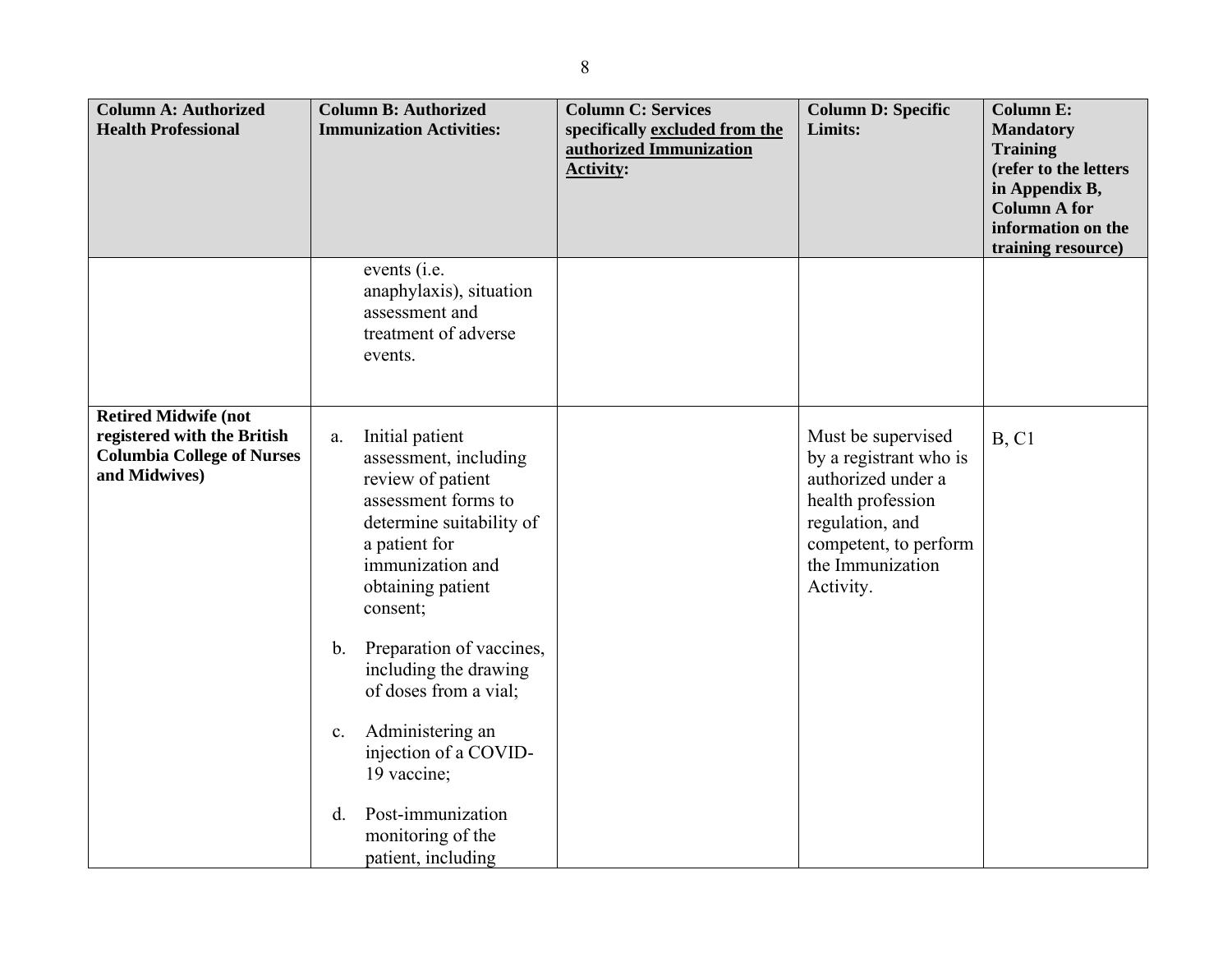| <b>Column A: Authorized</b><br><b>Health Professional</b>                                                                                                                                               | <b>Column B: Authorized</b><br><b>Immunization Activities:</b>                                                                                                                                                                                                                                                                                                                                                                                  | <b>Column C: Services</b><br>specifically excluded from the<br>authorized Immunization<br><b>Activity:</b> | <b>Column D: Specific</b><br>Limits:                                                                                                                                                                                                                                                                                 | <b>Column E:</b><br><b>Mandatory</b><br><b>Training</b><br>(refer to the letters<br>in Appendix B,<br><b>Column A for</b><br>information on the |
|---------------------------------------------------------------------------------------------------------------------------------------------------------------------------------------------------------|-------------------------------------------------------------------------------------------------------------------------------------------------------------------------------------------------------------------------------------------------------------------------------------------------------------------------------------------------------------------------------------------------------------------------------------------------|------------------------------------------------------------------------------------------------------------|----------------------------------------------------------------------------------------------------------------------------------------------------------------------------------------------------------------------------------------------------------------------------------------------------------------------|-------------------------------------------------------------------------------------------------------------------------------------------------|
|                                                                                                                                                                                                         | monitoring for adverse<br>events (i.e.<br>anaphylaxis), situation<br>assessment and<br>treatment of adverse<br>events.                                                                                                                                                                                                                                                                                                                          |                                                                                                            |                                                                                                                                                                                                                                                                                                                      | training resource)                                                                                                                              |
| <b>Employed Student Nurse,</b><br><b>Employed Student</b><br><b>Psychiatric Nurse, Student</b><br>enrolled in Registered<br>Nursing program,<br><b>Registered Psychiatric</b><br><b>Nursing program</b> | Initial patient assessment,<br>a.<br>including review of<br>patient assessment forms<br>to determine suitability of<br>a patient for<br>immunization and<br>obtaining patient consent.<br>b. Preparation of vaccines,<br>including the drawing of<br>doses from a vial;<br>c. Administering an<br>injection of a COVID-19<br>vaccine;<br>d. Post-immunization<br>monitoring of the patient,<br>including monitoring for<br>adverse events (i.e. |                                                                                                            | Must be supervised<br>by a registered nurse<br>or registered<br>psychiatric nurse who<br>is authorized under<br>the Nurses<br>(Registered) and<br><b>Nurse Practitioners</b><br>Regulation or the<br>Nurses (Registered<br>Psychiatric)<br>Regulation, and<br>competent, to perform<br>the Immunization<br>Activity. | C <sub>2</sub>                                                                                                                                  |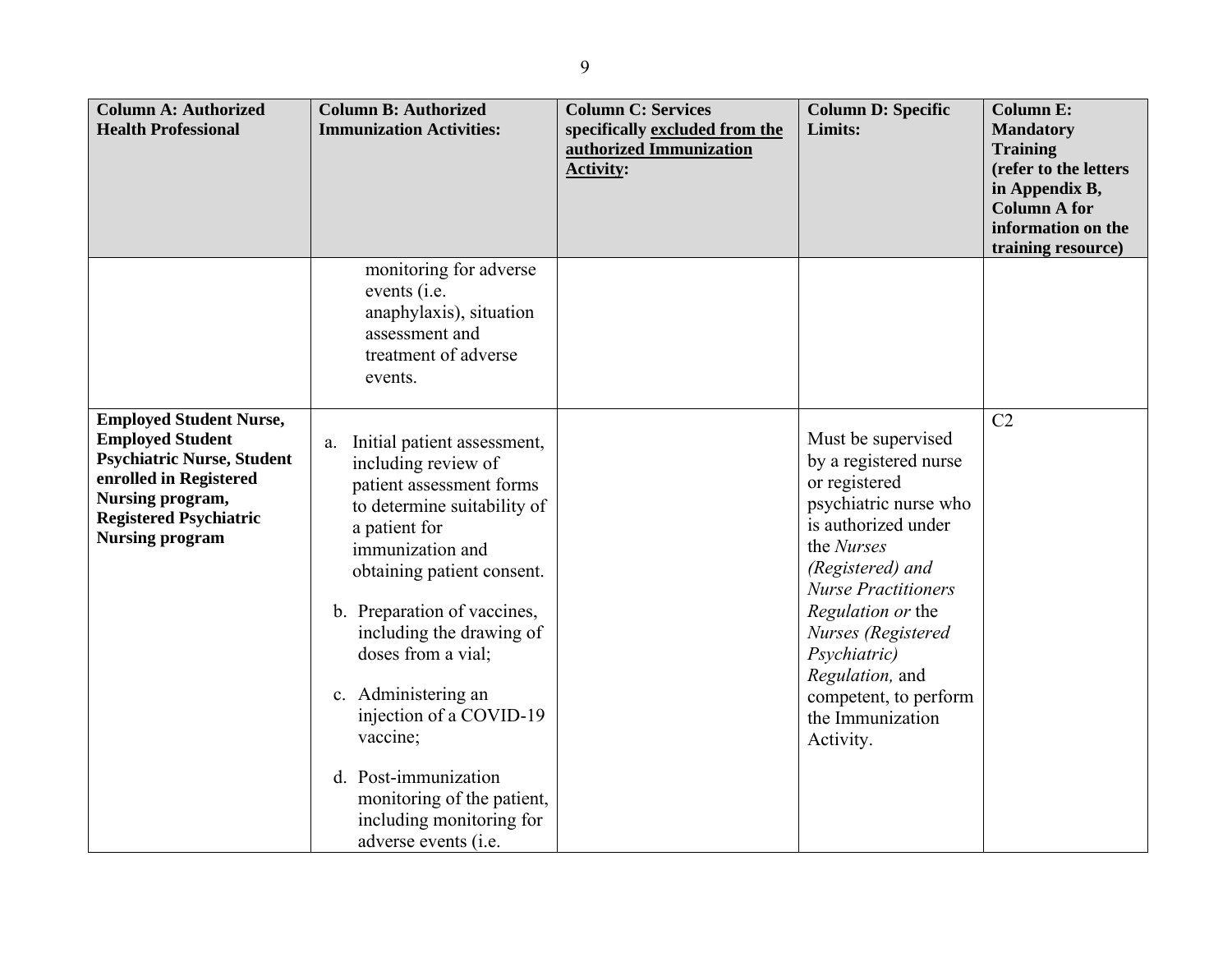| <b>Column A: Authorized</b><br><b>Health Professional</b>                  | <b>Column B: Authorized</b><br><b>Immunization Activities:</b>                                                                                                                                                                                                                                                                                                                                                                                                                        | <b>Column C: Services</b><br>specifically excluded from the<br>authorized Immunization<br><b>Activity:</b> | <b>Column D: Specific</b><br>Limits:                                                                                                                                                                                                                                                                                                                                                            | <b>Column E:</b><br><b>Mandatory</b><br><b>Training</b><br>(refer to the letters<br>in Appendix B,<br><b>Column A for</b><br>information on the |
|----------------------------------------------------------------------------|---------------------------------------------------------------------------------------------------------------------------------------------------------------------------------------------------------------------------------------------------------------------------------------------------------------------------------------------------------------------------------------------------------------------------------------------------------------------------------------|------------------------------------------------------------------------------------------------------------|-------------------------------------------------------------------------------------------------------------------------------------------------------------------------------------------------------------------------------------------------------------------------------------------------------------------------------------------------------------------------------------------------|-------------------------------------------------------------------------------------------------------------------------------------------------|
|                                                                            |                                                                                                                                                                                                                                                                                                                                                                                                                                                                                       |                                                                                                            |                                                                                                                                                                                                                                                                                                                                                                                                 | training resource)                                                                                                                              |
|                                                                            | anaphylaxis), situation<br>assessment and treatment<br>of adverse events.                                                                                                                                                                                                                                                                                                                                                                                                             |                                                                                                            |                                                                                                                                                                                                                                                                                                                                                                                                 |                                                                                                                                                 |
| <b>Student enrolled in</b><br><b>Licensed Practical Nursing</b><br>program | Initial patient assessment<br>a.<br>of stable and predictable<br>patients, including review<br>of patient assessment<br>forms to determine<br>suitability of a patient for<br>immunization and<br>obtaining patient consent.<br>b. Preparation of vaccines,<br>including the drawing of<br>doses from a vial;<br>c. Administering an<br>injection of a COVID-19<br>vaccine;<br>d. Post-immunization<br>monitoring of the patient,<br>including monitoring for<br>adverse events (i.e. |                                                                                                            | Must be supervised<br>by a registered nurse,<br>registered psychiatric<br>nurse or licensed<br>practical nurse who is<br>authorized under the<br>Nurses (Registered)<br>and Nurse<br>Practitioners<br>Regulation, the<br>Nurses (Registered<br>Psychiatric)<br>Regulation or the<br>Nurses (Licensed<br>Practical) Regulation,<br>and competent, to<br>perform the<br>Immunization<br>Activity. | C <sub>2</sub>                                                                                                                                  |
|                                                                            | anaphylaxis), situation<br>assessment and treatment<br>of adverse events.                                                                                                                                                                                                                                                                                                                                                                                                             |                                                                                                            | Must only provide<br>initial patient<br>assessment for stable                                                                                                                                                                                                                                                                                                                                   |                                                                                                                                                 |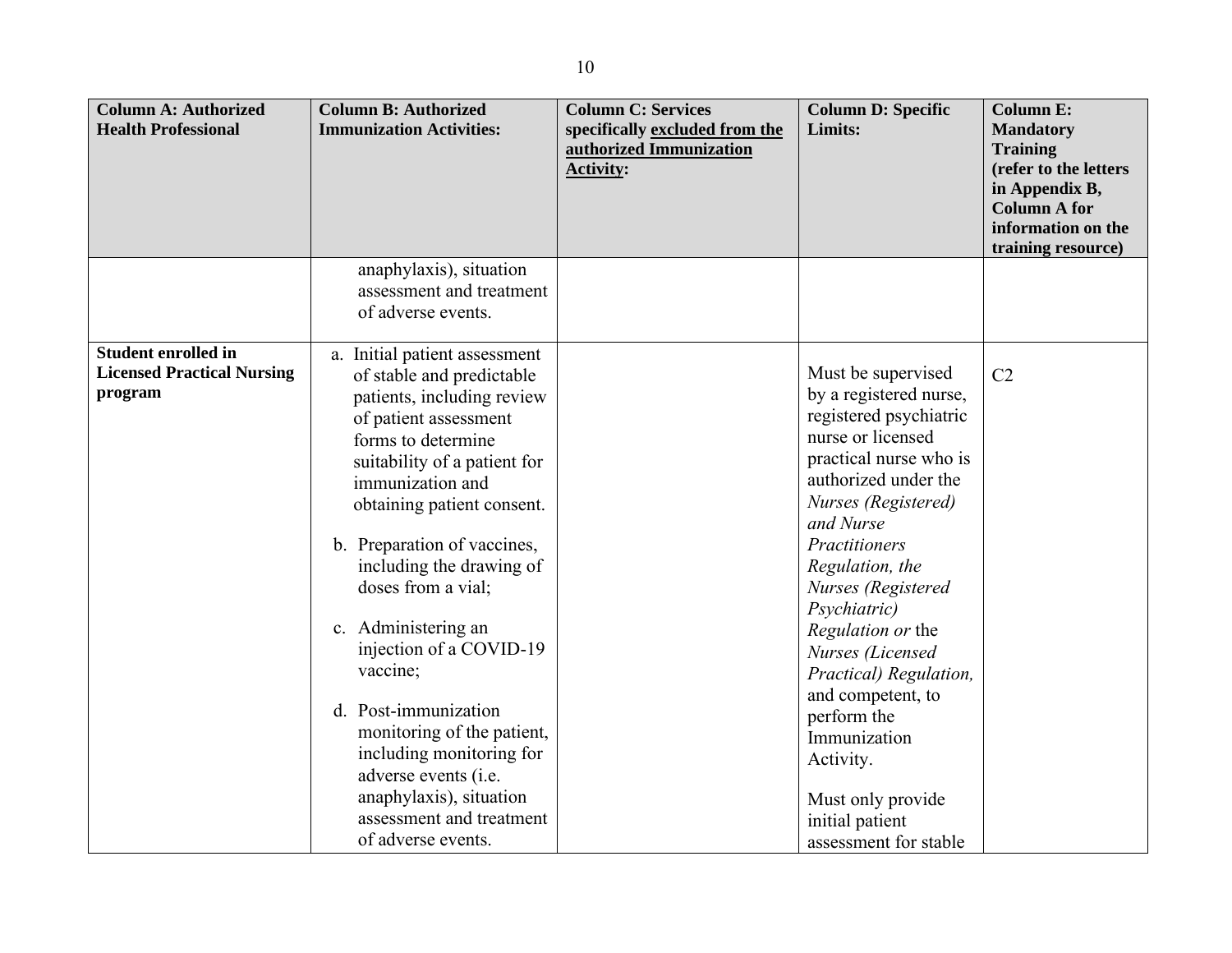| <b>Column A: Authorized</b><br><b>Health Professional</b> | <b>Column B: Authorized</b><br><b>Immunization Activities:</b>                                                                                                                                                                                                                                                                                                                                                                                                                                                            | <b>Column C: Services</b><br>specifically excluded from the | <b>Column D: Specific</b><br>Limits:                                                                                                                                 | <b>Column E:</b><br><b>Mandatory</b>                                                                                          |
|-----------------------------------------------------------|---------------------------------------------------------------------------------------------------------------------------------------------------------------------------------------------------------------------------------------------------------------------------------------------------------------------------------------------------------------------------------------------------------------------------------------------------------------------------------------------------------------------------|-------------------------------------------------------------|----------------------------------------------------------------------------------------------------------------------------------------------------------------------|-------------------------------------------------------------------------------------------------------------------------------|
|                                                           |                                                                                                                                                                                                                                                                                                                                                                                                                                                                                                                           | authorized Immunization<br><b>Activity:</b>                 |                                                                                                                                                                      | <b>Training</b><br>(refer to the letters<br>in Appendix B,<br><b>Column A for</b><br>information on the<br>training resource) |
|                                                           |                                                                                                                                                                                                                                                                                                                                                                                                                                                                                                                           |                                                             | and predictable<br>patients.                                                                                                                                         |                                                                                                                               |
| <b>Student enrolled in</b><br><b>Midwifery program</b>    | a. Initial patient assessment,<br>including review of<br>patient assessment forms<br>to determine suitability of<br>a patient for<br>immunization and<br>obtaining patient consent.<br>b. Preparation of vaccines,<br>including the drawing of<br>doses from a vial;<br>c. Administering an<br>injection of a COVID-19<br>vaccine;<br>d. Post-immunization<br>monitoring of the patient,<br>including monitoring for<br>adverse events (i.e.<br>anaphylaxis), situation<br>assessment and treatment<br>of adverse events. |                                                             | Must be supervised<br>by a registrant who is<br>authorized under a<br>health profession<br>regulation, and<br>competent, to perform<br>the Immunization<br>Activity. | C <sub>1</sub>                                                                                                                |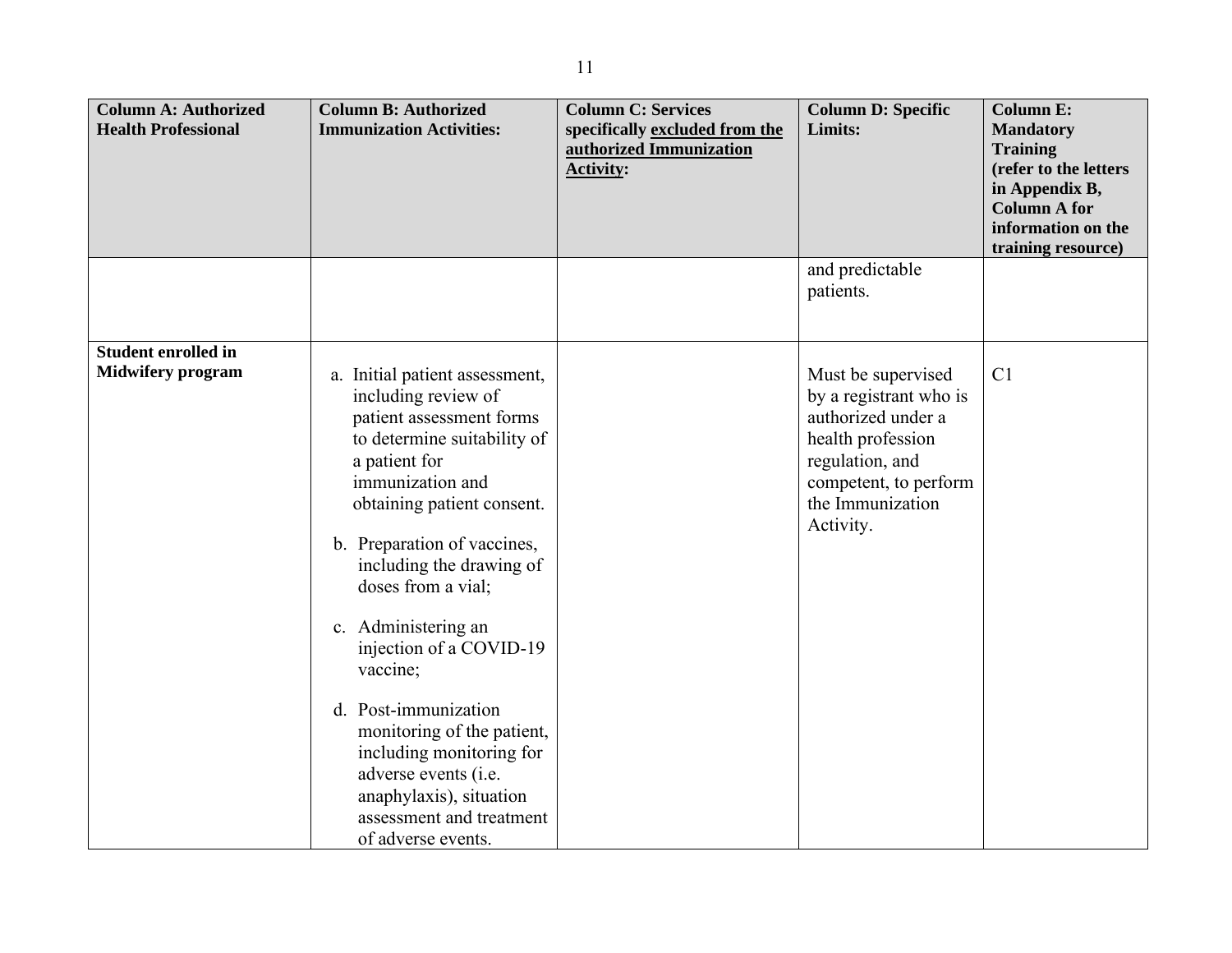| <b>Column A: Authorized</b><br><b>Health Professional</b> | <b>Column B: Authorized</b><br><b>Immunization Activities:</b>                                                                                                                                                                                                                                                                     | <b>Column C: Services</b><br>specifically excluded from the<br>authorized Immunization<br><b>Activity:</b>                                                                                   | <b>Column D: Specific</b><br>Limits:                                                                                                                                 | <b>Column E:</b><br><b>Mandatory</b><br><b>Training</b><br>(refer to the letters<br>in Appendix B,<br><b>Column A for</b><br>information on the<br>training resource) |
|-----------------------------------------------------------|------------------------------------------------------------------------------------------------------------------------------------------------------------------------------------------------------------------------------------------------------------------------------------------------------------------------------------|----------------------------------------------------------------------------------------------------------------------------------------------------------------------------------------------|----------------------------------------------------------------------------------------------------------------------------------------------------------------------|-----------------------------------------------------------------------------------------------------------------------------------------------------------------------|
| <b>Dental Hygienist</b>                                   | a. Preparation of vaccines,<br>including the drawing of<br>doses from a vial;<br>b. Administering an<br>injection of a COVID-19<br>vaccine;<br>c. Post-immunization<br>monitoring of the patient,<br>including monitoring for<br>adverse events (i.e.<br>anaphylaxis), situation<br>assessment and treatment<br>of adverse events. | Initial patient<br>a.<br>assessment, including<br>review of patient<br>assessment forms to<br>determine suitability of<br>a patient for<br>immunization and<br>obtaining patient<br>consent. | Must be supervised<br>by a registrant who is<br>authorized under a<br>health profession<br>regulation, and<br>competent, to perform<br>the Immunization<br>Activity. | B, C1                                                                                                                                                                 |
| <b>Podiatrist</b>                                         | a. Preparation of vaccines,<br>including the drawing of<br>doses from a vial;<br>b. Administering an<br>injection of a COVID-19<br>vaccine;<br>c. Post-immunization<br>monitoring of the patient,                                                                                                                                  | Initial patient<br>a.<br>assessment, including<br>review of patient<br>assessment forms to<br>determine suitability of<br>a patient for<br>immunization and<br>obtaining patient<br>consent. | Must be supervised<br>by a registrant who is<br>authorized under a<br>health profession<br>regulation, and<br>competent, to perform<br>the Immunization<br>Activity. | C1                                                                                                                                                                    |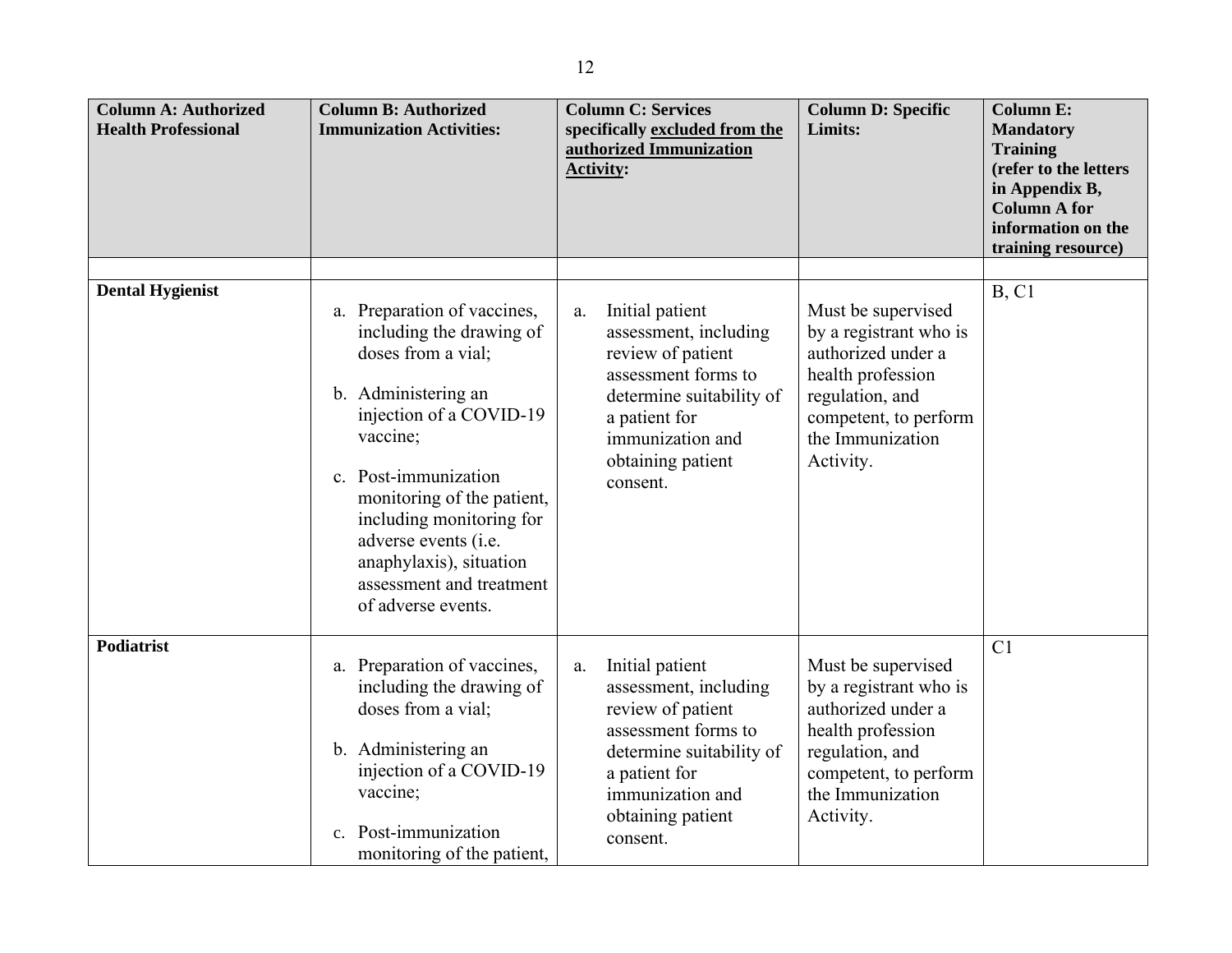| <b>Column A: Authorized</b>         | <b>Column B: Authorized</b>               | <b>Column C: Services</b>      | <b>Column D: Specific</b> | <b>Column E:</b>                      |
|-------------------------------------|-------------------------------------------|--------------------------------|---------------------------|---------------------------------------|
| <b>Health Professional</b>          | <b>Immunization Activities:</b>           | specifically excluded from the | Limits:                   | <b>Mandatory</b>                      |
|                                     |                                           | authorized Immunization        |                           | <b>Training</b>                       |
|                                     |                                           | <b>Activity:</b>               |                           | (refer to the letters                 |
|                                     |                                           |                                |                           | in Appendix B,<br><b>Column A for</b> |
|                                     |                                           |                                |                           | information on the                    |
|                                     |                                           |                                |                           | training resource)                    |
|                                     | including monitoring for                  |                                |                           |                                       |
|                                     | adverse events (i.e.                      |                                |                           |                                       |
|                                     | anaphylaxis), situation                   |                                |                           |                                       |
|                                     | assessment and treatment                  |                                |                           |                                       |
|                                     | of adverse events.                        |                                |                           |                                       |
| <b>Retired Medical</b>              |                                           |                                |                           |                                       |
| <b>Practitioner</b> (not registered | Initial patient<br>a.                     |                                | Must be supervised        | B, D, E                               |
| with the College of                 | assessment, including                     |                                | by a registrant who is    |                                       |
| <b>Physicians and Surgeons of</b>   | review of patient                         |                                | authorized under a        |                                       |
| <b>British Columbia)</b>            | assessment forms to                       |                                | health profession         |                                       |
|                                     | determine suitability of                  |                                | regulation, and           |                                       |
|                                     | a patient for                             |                                | competent, to perform     |                                       |
|                                     | immunization and                          |                                | the Immunization          |                                       |
|                                     | obtaining patient                         |                                | Activity.                 |                                       |
|                                     | consent;                                  |                                |                           |                                       |
|                                     |                                           |                                |                           |                                       |
|                                     | Preparation of vaccines,<br>$\mathbf b$ . |                                |                           |                                       |
|                                     | including the drawing                     |                                |                           |                                       |
|                                     | of doses from a vial;                     |                                |                           |                                       |
|                                     |                                           |                                |                           |                                       |
|                                     | Administering an<br>c.                    |                                |                           |                                       |
|                                     | injection of a COVID-                     |                                |                           |                                       |
|                                     | 19 vaccine;                               |                                |                           |                                       |
|                                     |                                           |                                |                           |                                       |
|                                     | Post-immunization<br>d.                   |                                |                           |                                       |
|                                     | monitoring of the                         |                                |                           |                                       |
|                                     | patient, including                        |                                |                           |                                       |
|                                     | monitoring for adverse                    |                                |                           |                                       |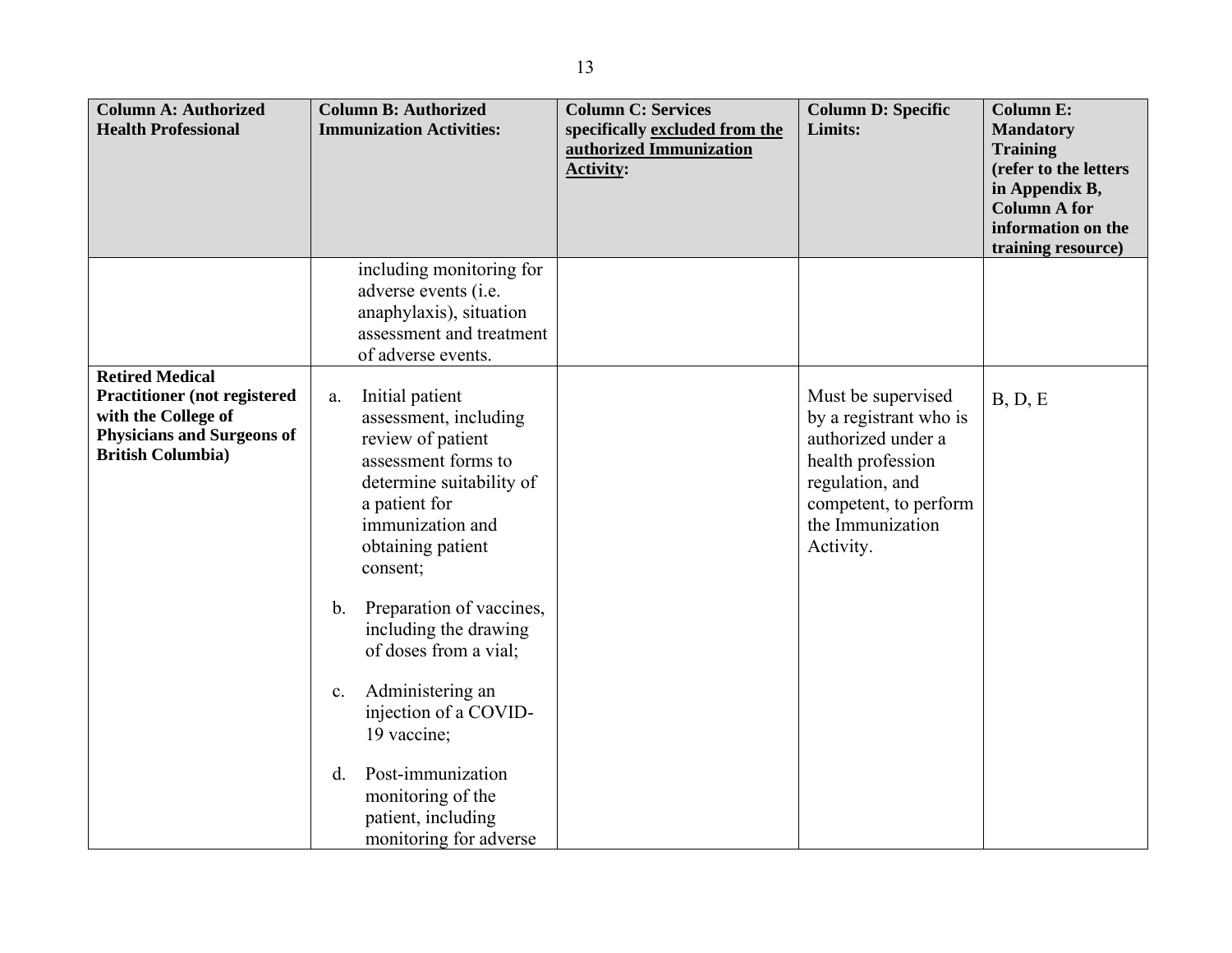| <b>Column A: Authorized</b><br><b>Health Professional</b>                                                                                                                                                                                                                                                                                                                                                                                                                                 | <b>Column B: Authorized</b><br><b>Immunization Activities:</b>                                                                                                                                                                                                                                                                     | <b>Column C: Services</b><br>specifically excluded from the<br>authorized Immunization<br><b>Activity:</b>                                                                                   | <b>Column D: Specific</b><br>Limits:                                                                                                                                 | <b>Column E:</b><br><b>Mandatory</b><br><b>Training</b><br>(refer to the letters<br>in Appendix B,<br><b>Column A for</b><br>information on the<br>training resource) |
|-------------------------------------------------------------------------------------------------------------------------------------------------------------------------------------------------------------------------------------------------------------------------------------------------------------------------------------------------------------------------------------------------------------------------------------------------------------------------------------------|------------------------------------------------------------------------------------------------------------------------------------------------------------------------------------------------------------------------------------------------------------------------------------------------------------------------------------|----------------------------------------------------------------------------------------------------------------------------------------------------------------------------------------------|----------------------------------------------------------------------------------------------------------------------------------------------------------------------|-----------------------------------------------------------------------------------------------------------------------------------------------------------------------|
|                                                                                                                                                                                                                                                                                                                                                                                                                                                                                           | events ( <i>i.e.</i><br>anaphylaxis), situation<br>assessment and<br>treatment of adverse<br>events.                                                                                                                                                                                                                               |                                                                                                                                                                                              |                                                                                                                                                                      |                                                                                                                                                                       |
| <b>International Medical</b><br><b>Graduate (Not registered)</b><br>with the College of<br><b>Physicians and Surgeons of</b><br><b>British Columbia</b> )<br>Must have:<br>a. a medical degree from<br>a medical school<br>outside of Canada<br>listed in the World<br><b>Directory of Medical</b><br>Schools, which<br>includes a sponsor<br>note indicating it is an<br>accepted medical<br>school in Canada,<br>b. a medical degree that<br>has been verified by<br>physicianapply.ca, | a. Preparation of vaccines,<br>including the drawing of<br>doses from a vial;<br>b. Administering an<br>injection of a COVID-19<br>vaccine;<br>c. Post-immunization<br>monitoring of the patient,<br>including monitoring for<br>adverse events (i.e.<br>anaphylaxis), situation<br>assessment and treatment<br>of adverse events. | Initial patient<br>a.<br>assessment, including<br>review of patient<br>assessment forms to<br>determine suitability of<br>a patient for<br>immunization and<br>obtaining patient<br>consent. | Must be supervised<br>by a registrant who is<br>authorized under a<br>health profession<br>regulation, and<br>competent, to perform<br>the Immunization<br>Activity. | B, C1                                                                                                                                                                 |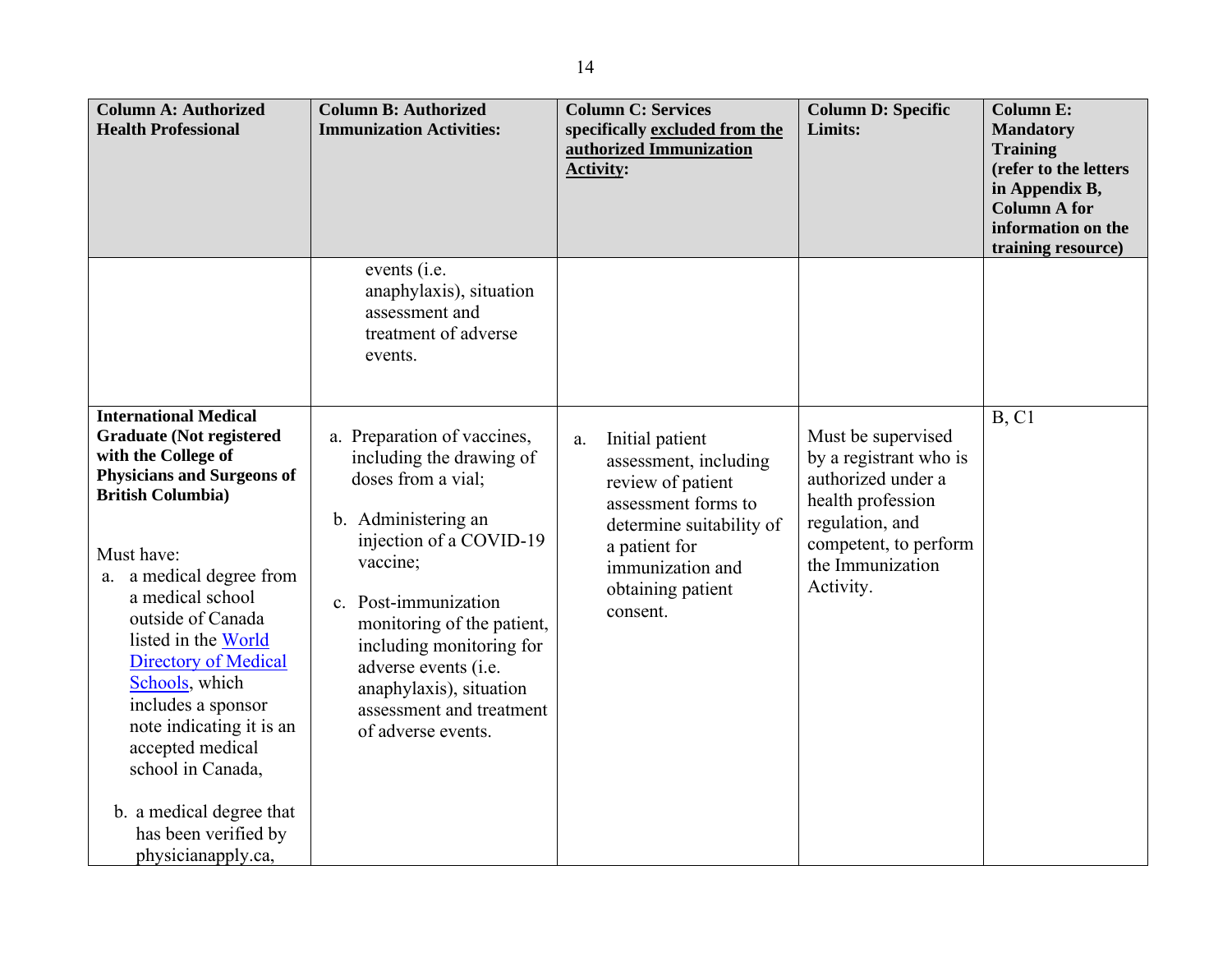| <b>Column A: Authorized</b><br><b>Health Professional</b>                                                                                  | <b>Column B: Authorized</b><br><b>Immunization Activities:</b>                                                                                                                                                                                                                                                                     | <b>Column C: Services</b><br>specifically excluded from the<br>authorized Immunization<br><b>Activity:</b>                                                                                   | <b>Column D: Specific</b><br>Limits:                                                                                                                                 | <b>Column E:</b><br><b>Mandatory</b><br><b>Training</b><br>(refer to the letters<br>in Appendix B,<br><b>Column A for</b><br>information on the<br>training resource) |
|--------------------------------------------------------------------------------------------------------------------------------------------|------------------------------------------------------------------------------------------------------------------------------------------------------------------------------------------------------------------------------------------------------------------------------------------------------------------------------------|----------------------------------------------------------------------------------------------------------------------------------------------------------------------------------------------|----------------------------------------------------------------------------------------------------------------------------------------------------------------------|-----------------------------------------------------------------------------------------------------------------------------------------------------------------------|
| and successful<br>completion of the<br>Medical Council of<br>Canada Qualifying<br>Exam Part 1<br>c. proof of British<br>Columbia residence |                                                                                                                                                                                                                                                                                                                                    |                                                                                                                                                                                              |                                                                                                                                                                      |                                                                                                                                                                       |
| <b>Anesthesia Assistant</b>                                                                                                                | a. Preparation of vaccines,<br>including the drawing of<br>doses from a vial;<br>b. Administering an<br>injection of a COVID-19<br>vaccine;<br>c. Post-immunization<br>monitoring of the patient,<br>including monitoring for<br>adverse events (i.e.<br>anaphylaxis), situation<br>assessment and treatment<br>of adverse events. | Initial patient<br>a.<br>assessment, including<br>review of patient<br>assessment forms to<br>determine suitability of<br>a patient for<br>immunization and<br>obtaining patient<br>consent. | Must be supervised<br>by a registrant who is<br>authorized under a<br>health profession<br>regulation, and<br>competent, to perform<br>the Immunization<br>Activity. | B, C1                                                                                                                                                                 |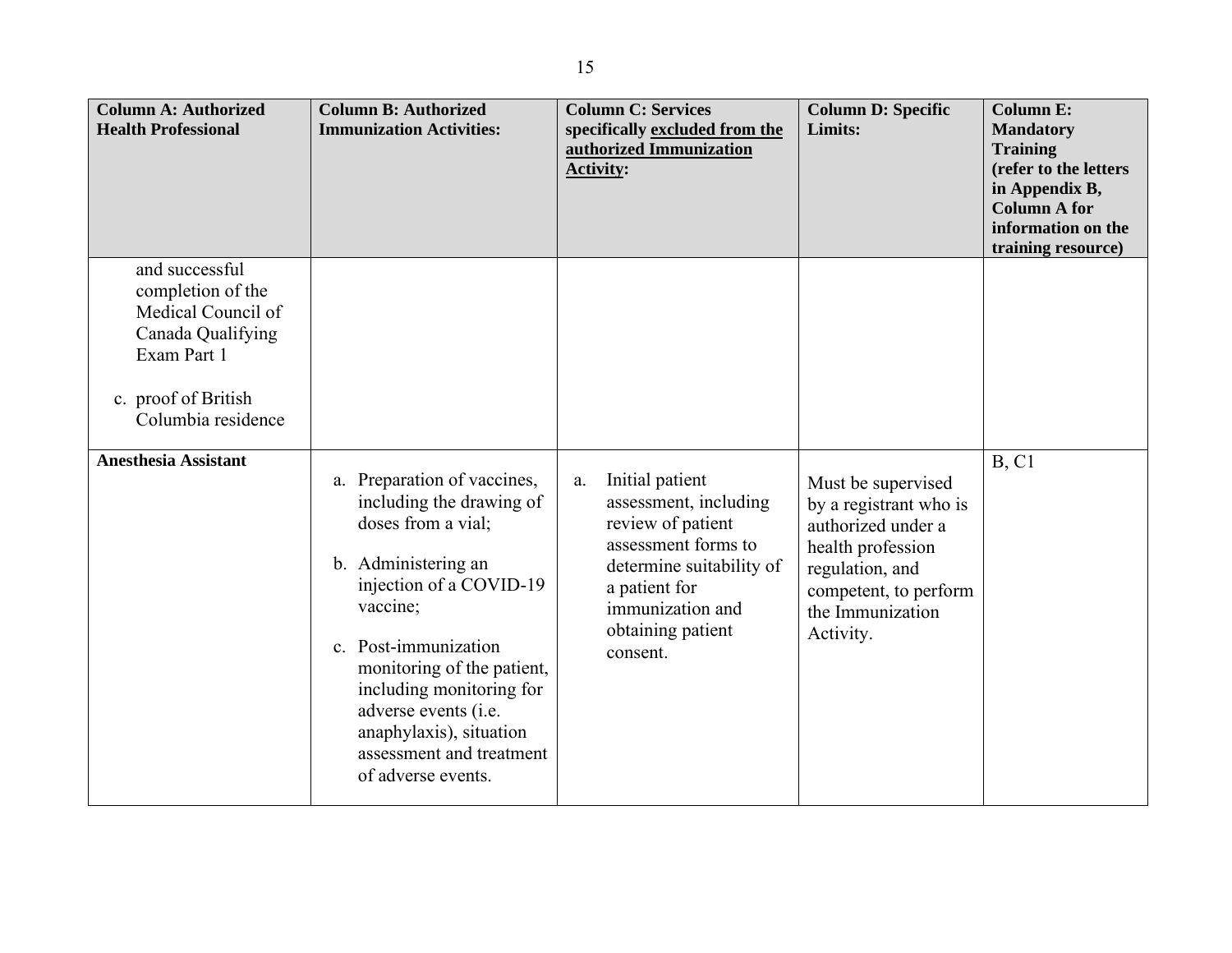| <b>Column A: Authorized</b><br><b>Health Professional</b>                               | <b>Column B: Authorized</b><br><b>Immunization Activities:</b> | <b>Column C: Services</b><br>specifically excluded from the<br>authorized Immunization<br><b>Activity:</b>                                                                                                                                                                                                                                                                                                                                                                 | <b>Column D: Specific</b><br>Limits:                                                                                                                                 | <b>Column E:</b><br><b>Mandatory</b><br><b>Training</b><br>(refer to the letters<br>in Appendix B,<br><b>Column A for</b><br>information on the<br>training resource) |
|-----------------------------------------------------------------------------------------|----------------------------------------------------------------|----------------------------------------------------------------------------------------------------------------------------------------------------------------------------------------------------------------------------------------------------------------------------------------------------------------------------------------------------------------------------------------------------------------------------------------------------------------------------|----------------------------------------------------------------------------------------------------------------------------------------------------------------------|-----------------------------------------------------------------------------------------------------------------------------------------------------------------------|
| <b>Medical Laboratory</b><br><b>Technologist/Medical</b><br><b>Laboratory Assistant</b> | a. Administering an<br>injection of a COVID-<br>19 vaccine;    | Initial patient<br>a.<br>assessment, including<br>review of patient<br>assessment forms to<br>determine suitability of<br>a patient for<br>immunization and<br>obtaining patient<br>consent;<br>b. Preparation of vaccines,<br>including the drawing<br>of doses from a vial;<br>c. Post-immunization<br>monitoring of the<br>patient, including<br>monitoring for adverse<br>events (i.e.<br>anaphylaxis), situation<br>assessment and<br>treatment of adverse<br>events. | Must be supervised<br>by a registrant who is<br>authorized under a<br>health profession<br>regulation, and<br>competent, to perform<br>the Immunization<br>Activity. | B, C1                                                                                                                                                                 |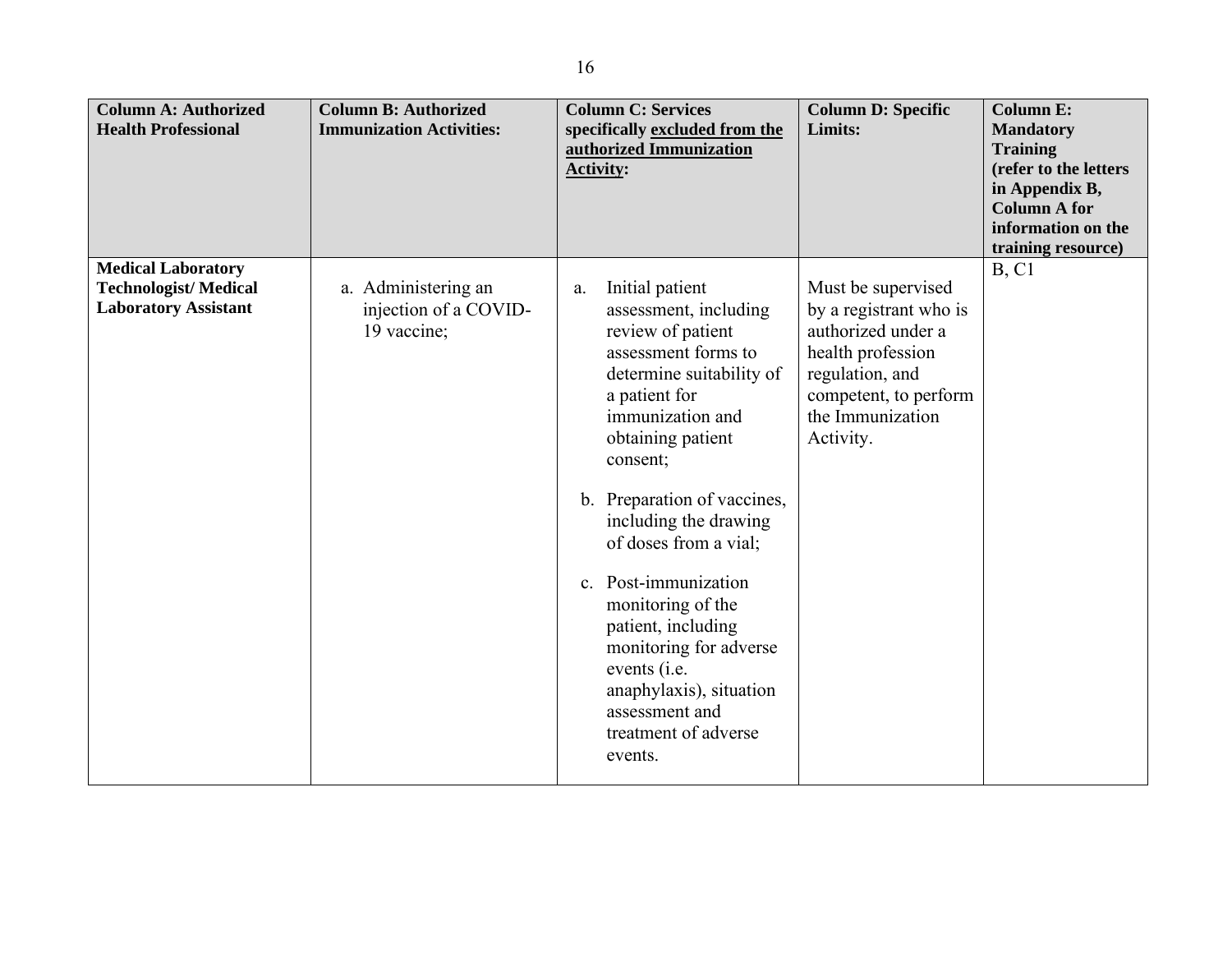| <b>Column A: Authorized</b><br><b>Health Professional</b> | <b>Column B: Authorized</b><br><b>Immunization Activities:</b>                                                                                                | <b>Column C: Services</b><br>specifically excluded from the<br>authorized Immunization<br><b>Activity:</b>                                                                                                                                                                                                                                                                                   | <b>Column D: Specific</b><br>Limits:                                                                                                                                                                                                 | <b>Column E:</b><br><b>Mandatory</b><br><b>Training</b><br>(refer to the letters<br>in Appendix B,<br><b>Column A for</b><br>information on the<br>training resource) |
|-----------------------------------------------------------|---------------------------------------------------------------------------------------------------------------------------------------------------------------|----------------------------------------------------------------------------------------------------------------------------------------------------------------------------------------------------------------------------------------------------------------------------------------------------------------------------------------------------------------------------------------------|--------------------------------------------------------------------------------------------------------------------------------------------------------------------------------------------------------------------------------------|-----------------------------------------------------------------------------------------------------------------------------------------------------------------------|
| <b>Pharmacy Technician</b>                                | Preparation of vaccines,<br>a.<br>including the drawing of<br>doses from a vial;<br>Administering an<br>$\mathbf b$ .<br>injection of a COVID-<br>19 vaccine; | Initial patient<br>a.<br>assessment, including<br>review of patient<br>assessment forms to<br>determine suitability of<br>a patient for<br>immunization and<br>obtaining patient<br>consent;<br>Post-immunization<br>b.<br>monitoring of the<br>patient, including<br>monitoring for adverse<br>events (i.e.<br>anaphylaxis), situation<br>assessment and<br>treatment of adverse<br>events. | When administering<br>an injection of a<br>COVID-19 vaccine,<br>must be supervised by<br>a registrant who is<br>authorized under a<br>health profession<br>regulation, and<br>competent, to perform<br>the Immunization<br>Activity. | B, C1                                                                                                                                                                 |
| <b>Dental Therapist</b>                                   | Preparation of vaccines,<br>a.<br>including the drawing of<br>doses from a vial;                                                                              | Initial patient<br>a.<br>assessment, including<br>review of patient<br>assessment forms to<br>determine suitability of                                                                                                                                                                                                                                                                       | Must be supervised<br>by a registrant who is<br>authorized under a<br>health profession<br>regulation, and                                                                                                                           | <b>B</b> , C1                                                                                                                                                         |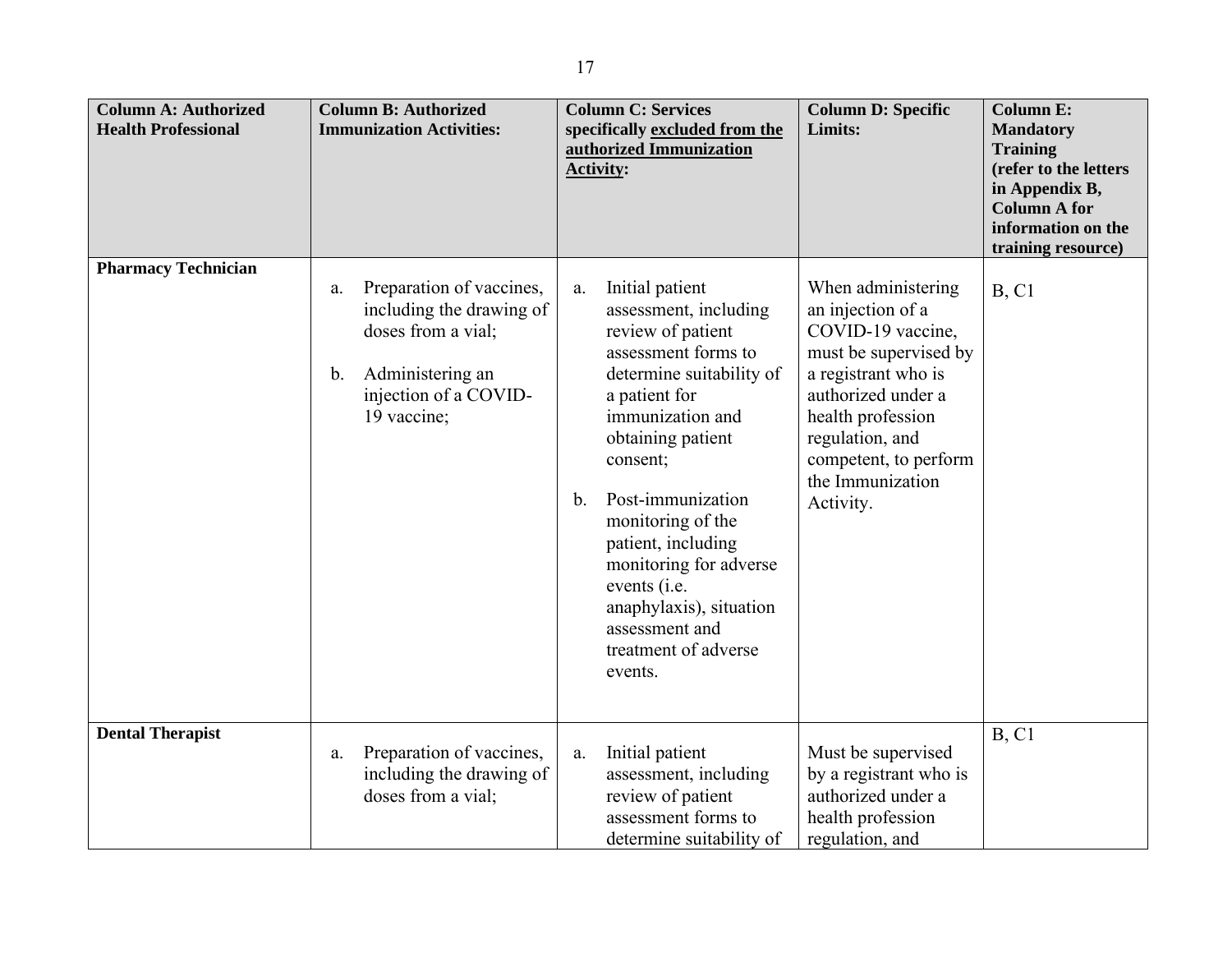| <b>Column A: Authorized</b><br><b>Health Professional</b> | <b>Column B: Authorized</b><br><b>Immunization Activities:</b>                                                                                                                                                                                    | <b>Column C: Services</b><br>specifically excluded from the<br>authorized Immunization<br><b>Activity:</b> | <b>Column D: Specific</b><br>Limits:                   | <b>Column E:</b><br><b>Mandatory</b><br><b>Training</b><br>(refer to the letters<br>in Appendix B,<br><b>Column A for</b><br>information on the<br>training resource) |
|-----------------------------------------------------------|---------------------------------------------------------------------------------------------------------------------------------------------------------------------------------------------------------------------------------------------------|------------------------------------------------------------------------------------------------------------|--------------------------------------------------------|-----------------------------------------------------------------------------------------------------------------------------------------------------------------------|
|                                                           | b. Administering an<br>injection of a COVID-19<br>vaccine;<br>c. Post-immunization<br>monitoring of the patient,<br>including monitoring for<br>adverse events (i.e.<br>anaphylaxis), situation<br>assessment and treatment<br>of adverse events. | a patient for<br>immunization and<br>obtaining patient<br>consent.                                         | competent, to perform<br>the Immunization<br>Activity. |                                                                                                                                                                       |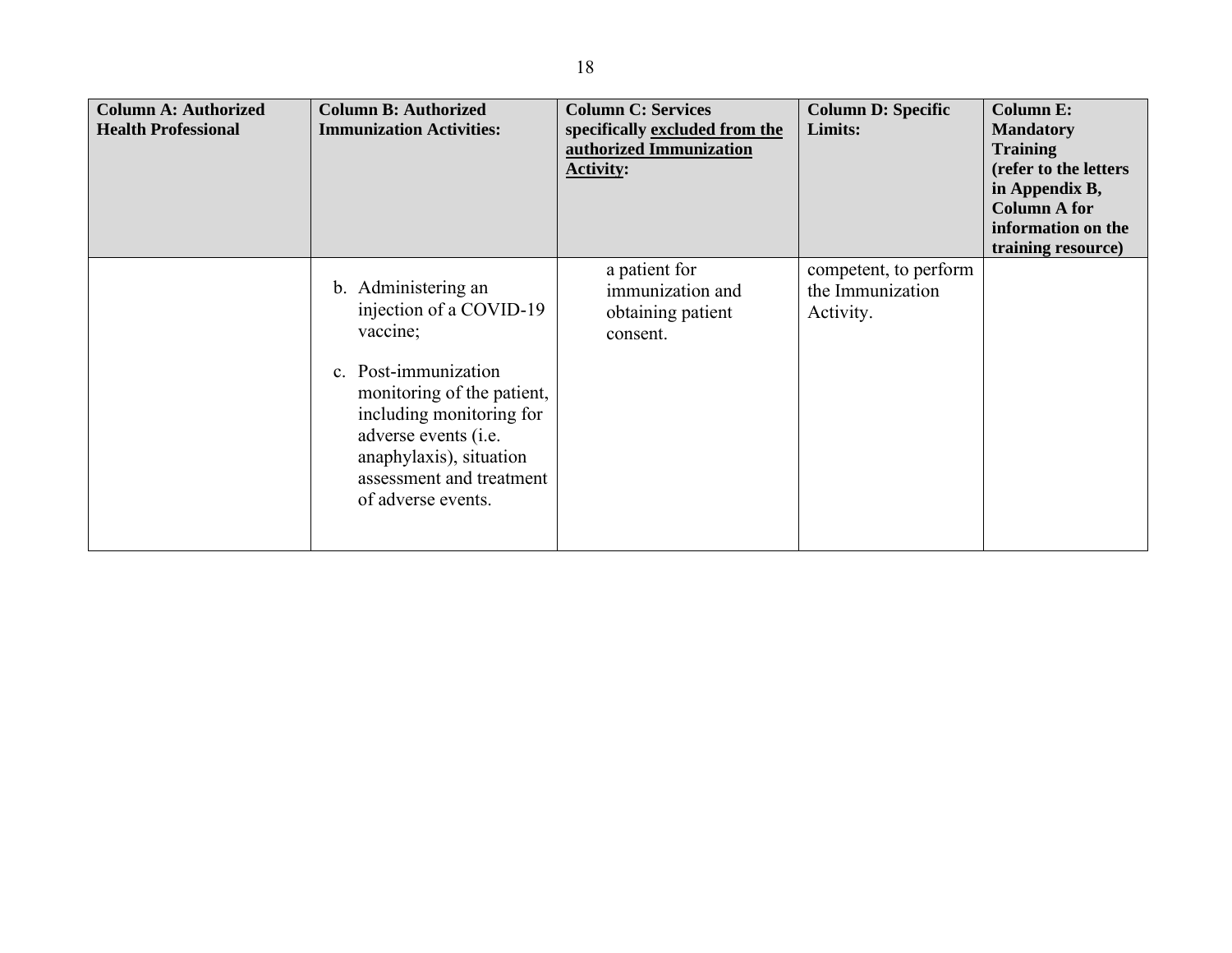## **Appendix B: Training Materials**

| <b>Column A:</b><br><b>Training</b>                                                                                                                                                       | <b>Column B: Resources</b>                                                                                                                                                                       | <b>Column C: Link to Materials</b>                                                                                                                                                        |
|-------------------------------------------------------------------------------------------------------------------------------------------------------------------------------------------|--------------------------------------------------------------------------------------------------------------------------------------------------------------------------------------------------|-------------------------------------------------------------------------------------------------------------------------------------------------------------------------------------------|
| A                                                                                                                                                                                         | Elsevier Clinical Skills - Intramuscular Injections                                                                                                                                              | Course content equivalent to:<br>https://elsevier.health/en-<br>US/preview/intramuscular-injections                                                                                       |
| B                                                                                                                                                                                         | In-person education and clinical lab training to perform<br>intramuscular injections as per the BC Centre for<br>Disease Control's - COVID-19 Immunization Skills<br>Checklist                   | http://www.bccdc.ca/resource-<br>gallery/Documents/Guidelines%20and%20Fo<br>rms/Guidelines%20and%20Manuals/Immuniz<br>ation/Vaccine%20Info/COVID-<br>19 Immunization Skills Checklist.pdf |
| C1 (includes<br>materials from<br>training outlined<br>in items A, D, E,<br>G, H of this<br>column specific<br>to COVID-19<br>immunizations<br>only)                                      | COVID-19 Immunization Competency Course for Non-<br><b>Nursing Professionals</b><br>This course includes the BC Centre for Disease<br>Control's – Informed Consent for Immunization<br>component | https://learninghub.phsa.ca/Courses/25286/                                                                                                                                                |
| C <sub>2</sub> (includes a<br>condensed<br>version of<br>materials from<br>training outlined<br>in items D, E G,<br>H of this column<br>specific to<br>COVID-19<br>immunizations<br>only) | BC Centre for Disease Control's COVID-19<br>Immunization Competency Course for Nurses (RNs,<br>RPNs, LPNs)                                                                                       | https://learninghub.phsa.ca/Courses/24913/                                                                                                                                                |